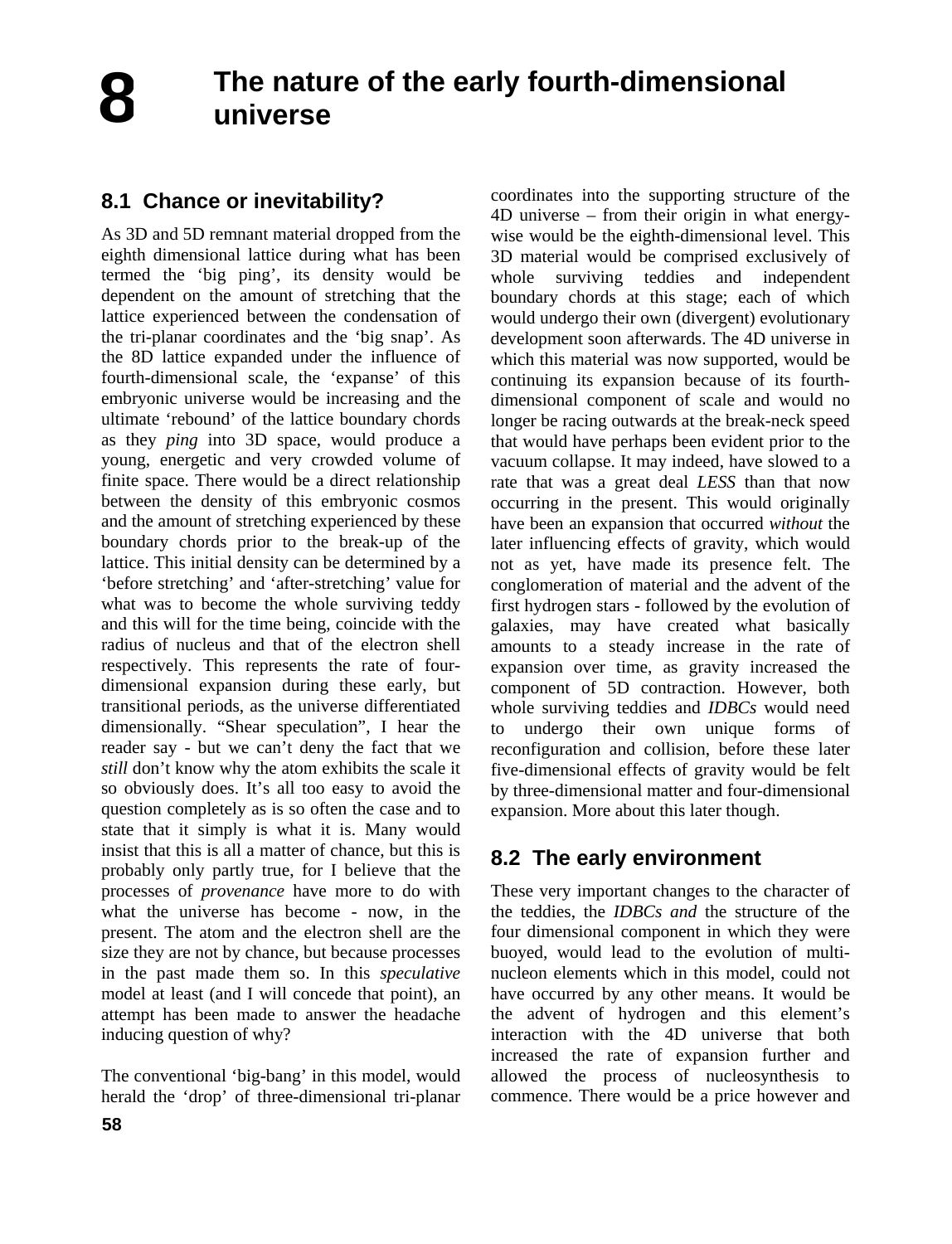this would manifest itself as a brief period of element building that would be halted by the 'speeding-up' of expansion within the supporting 4D environment. It would then be down to gravity to continue the evolutionary process that would ultimately lead to observers such as ourselves in this multi-dimensional universe.



*Figure 8.2.01 The very early universe may have been no more than ten+ light years across and would therefore be extremely crowded. This would change however, with expansion.* 

Not only were our own three-dimensional components evolving over time, the very fabric of this expansive fourth-dimensional environment that we now refer to as space, was also undergoing its own series of subtle transformations. It has been argued in an earlier chapter, that the embryonic universe may only have attained a radius of perhaps just a little over five light years or so at the time of the *big-ping*, when all the material that was to make up both baryonic, fermionic and all the other material we know to exist, *condensed* into what was to become our own three-dimensional part of the universe. This would be *crowding* on a grand scale, with all the matter that was to make the planets, stars, nebulae, clusters and galaxies all contained in a *minute* volume of space compared to the present (believed) size of our 3D/4D cosmos. Four-dimensional expansion would be well underway, even before the drop of teddies and *IDBCs* into what would become our part of the universe (see *Figure 8.2.01* in the previous column).

Hydrogen, deuterium, helium and even lithium are thought to have been produced in significant quantities not long after the big-bang<sup>1</sup>, which in this model, will be seen to correspond to what has been called the *big-ping*. This crowding (putting it mildly), would produce collision, which would produce *dim-waves*; which would produce heat. The same kinds of elements were believed to have been produced within this early embryonic environment, as are *still* being synthesized within the core of hydrogen stars today. The inference therefore leads us to imagine a similarity in these two environments. Although the classic 'bigbang' does not figure as such within this model, extreme temperatures and their associated pressures (due to the close packing of teddies and IBC's) would certainly have been present and their effects would most definitely mirror (or at least be similar to), those of the early *pp1* sequence.

The synthesis of the elements at this time can be thought of as a series of distinct stages – although in reality, such events may have overlapped, depending on the physical conditions in one or another volume of 3D/4D space. Clumping will help to achieve this, as the first atomic hydrogen is synthesized (see Chapter 13). With a quantity of whole surviving teddies *pinging* into 3D space that would be approaching a figure of  $10^{-80}$  they would undergo what in this model has been christened as a *Stage 1* and a *Stage 2* reconfiguration (dealt with in the next chapter) after which, the teddies would settle down as true protons. Before examining the possibilities of just how - and more importantly *when* hydrogen was synthesized in our newly *pinged* embryonic universe, the effects and characteristics of the enclosing (and expanding) 4D component must first be understood in the context of this particular model. The expansion of the universe (again, as is relevant to the working of this model) is as a result of the four-dimensional effects of 'scale' (see again Chapter Four).

It has been argued here, that scale is the defining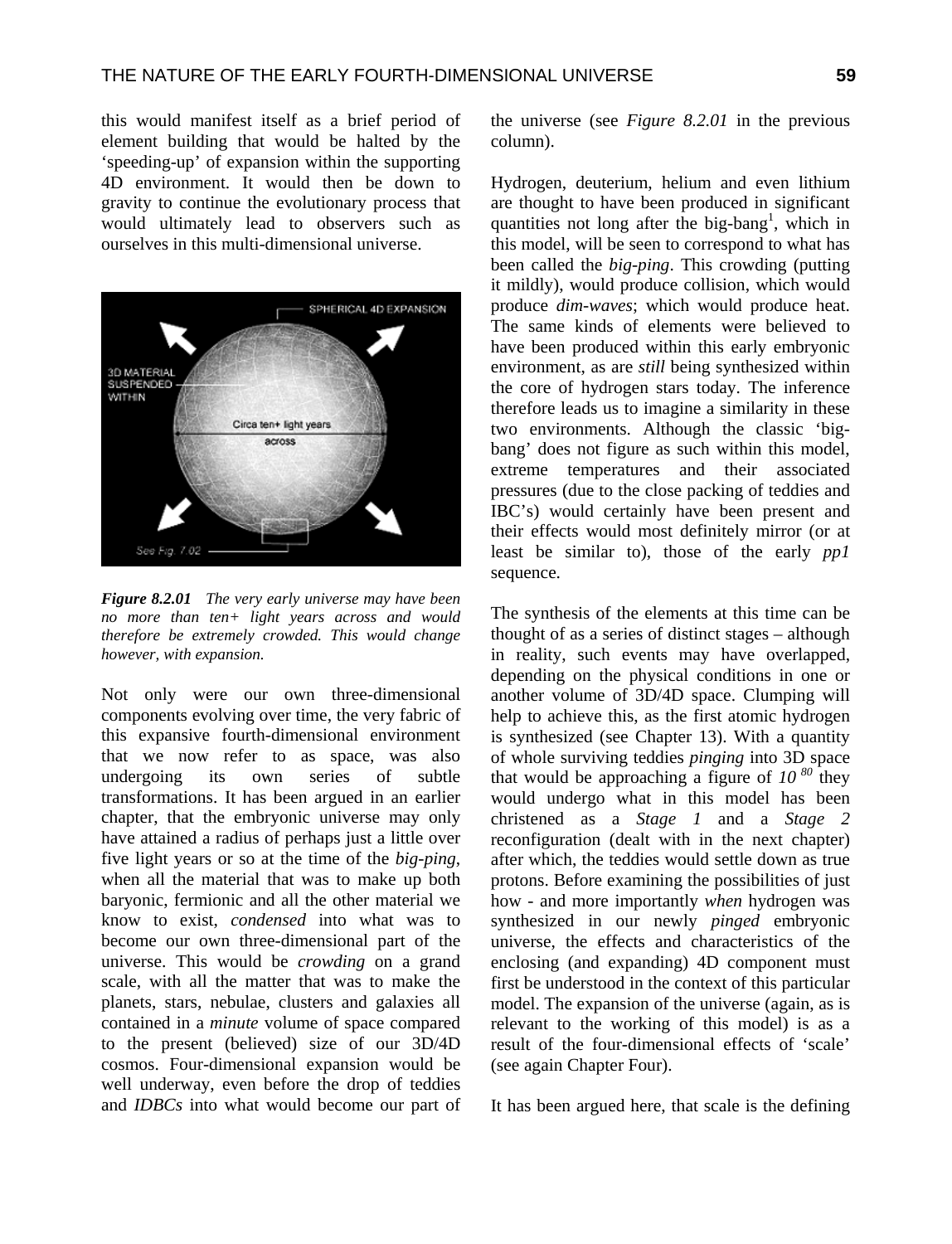component of what we would consider to be the fourth physical dimension (instead of the usually allotted concept of time) and this affects all the other three dimensions (length, breadth and depth), to an equal degree. This results in a more or less spherically expansive action, but the 4D level was however, originally produced as a conglomeration of individually inflating spheres or bubbles and these ultimately joined together just prior to the *vacuum collapse* - to form a fourdimensional 'cellular' structure. Each fourdimensional boundary would come into violent contact with another four-dimensional boundary and this reaction would produce the 8D lattice from which our own 3D material would evolve.

The problem with the vacuum collapse is that it must *raise* the energy level of these impacting 4D boundaries to that of the eight-dimensional rung on the dimensional ladder – and this infers that the resultant fourth-dimension level has *lost* its previous bubble or spherical boundaries to the eighth-dimension itself. This means that the expansive 4D level is no longer cellular – and this is a logical conclusion, because there would not appear to be any observational evidence to suggest such a structure.



*Figure 8.2.02 The boundary surface of the 4Dexpanding universe would exhibit two-dimensional characteristics on the outside surface where it meets what is effectively a zero-dimensional void (an area that doesn't actually exist in our terms).* 

There would however, *still* be a hypothetical boundary that marks the 'limit' of fourdimensional expansion; very similar perhaps, to the surface of an inflating balloon; so often used as an analogy to illustrate the effects of the expanding universe (see *Figure 8.2.02* in the previous column). The internal surface of this boundary would be four-dimensional, whilst the exterior could be expected to show only *twodimensional* characteristics (although it's not quite that straight-forward).



*Figure 8.2.03 Five-dimensional energy would drop to its own level after the big-snap. It would modify 4D spherical expansion to such a degree that its equivalent geometry (to us), may resemble a torus or doughnut.* 

So far in this description (and in illustration), 4D expansion has for simplicity's sake, been shown to be perfectly spherical in its nature. Like the true shape of the original teddies however, this image of spherical expansion may not be quite as accurate a picture as one would at first expect. While a sphere can describe the spatial effects of expansion in probably the easiest of terms, not only may this be inaccurate in that such a universe may actually behave more like a (very large) shimmering and shifting soap bubble in this scenario; but there is another factor that must also be taken into account – and this is the concept of a contracting fifth dimensional level. This contraction may give our spherical expansion a definition that could be more akin to that of a torus - or doughnut (see *Figure 8.2.03* above). These are however, three-dimensional concepts that are trying to describe fourth and fifth-dimensional interactions. It should be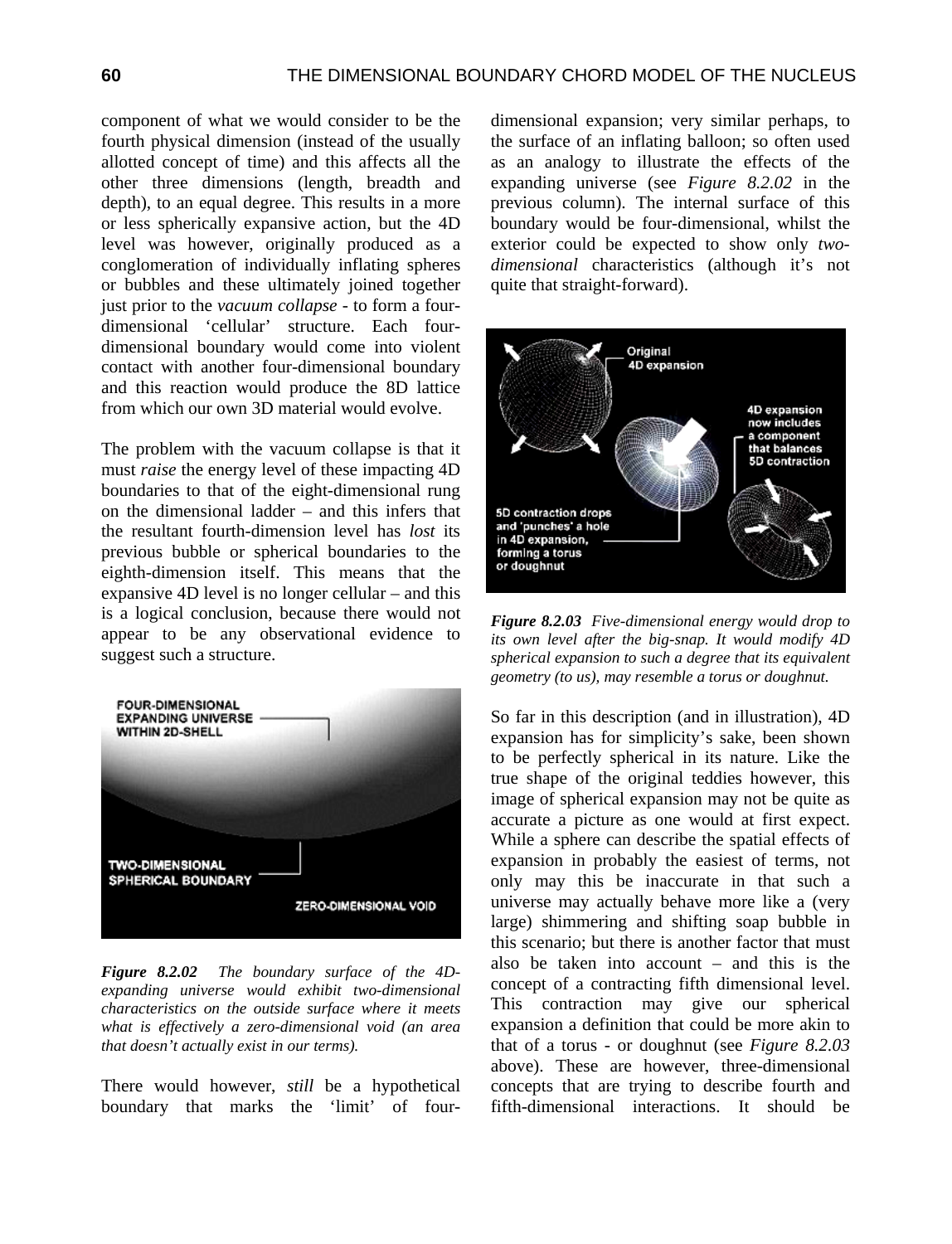remembered that *ALL* dimensions within this model, would exist together – inexorably linked in the same space and (probably) time – separated only by their difference in dimensional energy. Our own 3D material would be suspended within this enveloping energy.

Whilst the 4D universe's three-dimensional equivalent or nearest descriptive shape may more or less be likened to a torus, this may still be an *idealized* version of what really is. Perfect sphericity may not have existed at all and the torus image of the universe may itself, be distorted and constantly changing shape because of the interactions that occur within it. The concentration of mass, as the result of clumping due to gravitational attraction (dealt with in much more detail in a much later chapter), may distort, thicken or thin the walls of the torus in areas where there exists *more* 3D material. Expansion itself would as a consequence, vary too within these areas due to the *speeding-up* of this gravitational attraction (see *Figure 8.2.04* below).



*Figure 8.2.04 The four-dimensional universe will shimmer and constantly change shape due to the interactions of the dimensional energy within. The clumping of 3D matter and the effects of gravity will also affect the rate of expansion in certain areas.* 

The obvious question arises however as to why we as observers do not witness the effects of this torus (although we do witness the effects of clumping and subtle differences that we can put down to different rates of expansion). The answer to this puzzle may have everything to do with the *dimensional boundary surface waves* and the way we perceive dimensionality anyway.

## **8.3 The nature of expansion**

Before tackling this phenomenon, the expansion of the 4D universe should be looked at in a little more detail. Chapter Four of this submission described the 'reef-knot' effect, where expansion occurred at the expense of the single dimensional strings from which each mini-expansion event was composed. This would have the effect of shrinking, or 'scaling-down' each of these component's, single-dimensional vectors. Each four-dimensional event could in turn, be considered as also comprising two 2D events etc.. In the early stages of this embryonic cosmos (pre-5D collapse), the conservation laws would be satisfied by the expansion of the fourth-dimension and contraction of the first and second.

At the moment of the *vacuum collapse*, which heralded the advent of the eight-dimensional lattice, these single dimensional string components would be so short and stretched, that the associated time-line would be (almost) instantaneous – or producing a time equivalence that was (almost) the same right across the entire expanse of the universe. In other words, the jumbled, spaghetti-like interposing and continuous time-line of the original string vector (where past, present and future could be viewed depending on the point of view), would now seem to exhibit the *SAME* but now very separate value. The above has been qualified a couple of times with the word 'almost' because at this stage, these strings may not as yet, have completely disappeared or shrunk to zero length. In our terms though, they may have already been close to the Planck scale.

Time then, may not have been quite that instantaneous; not yet. The final drop to zero length may have coincided with the big-snap itself, fuelled as it was by the continuation of expansion in both the fourth – and now eighth dimensions. This final shrinkage then *may* have actually caused the big-snap event. Consequently,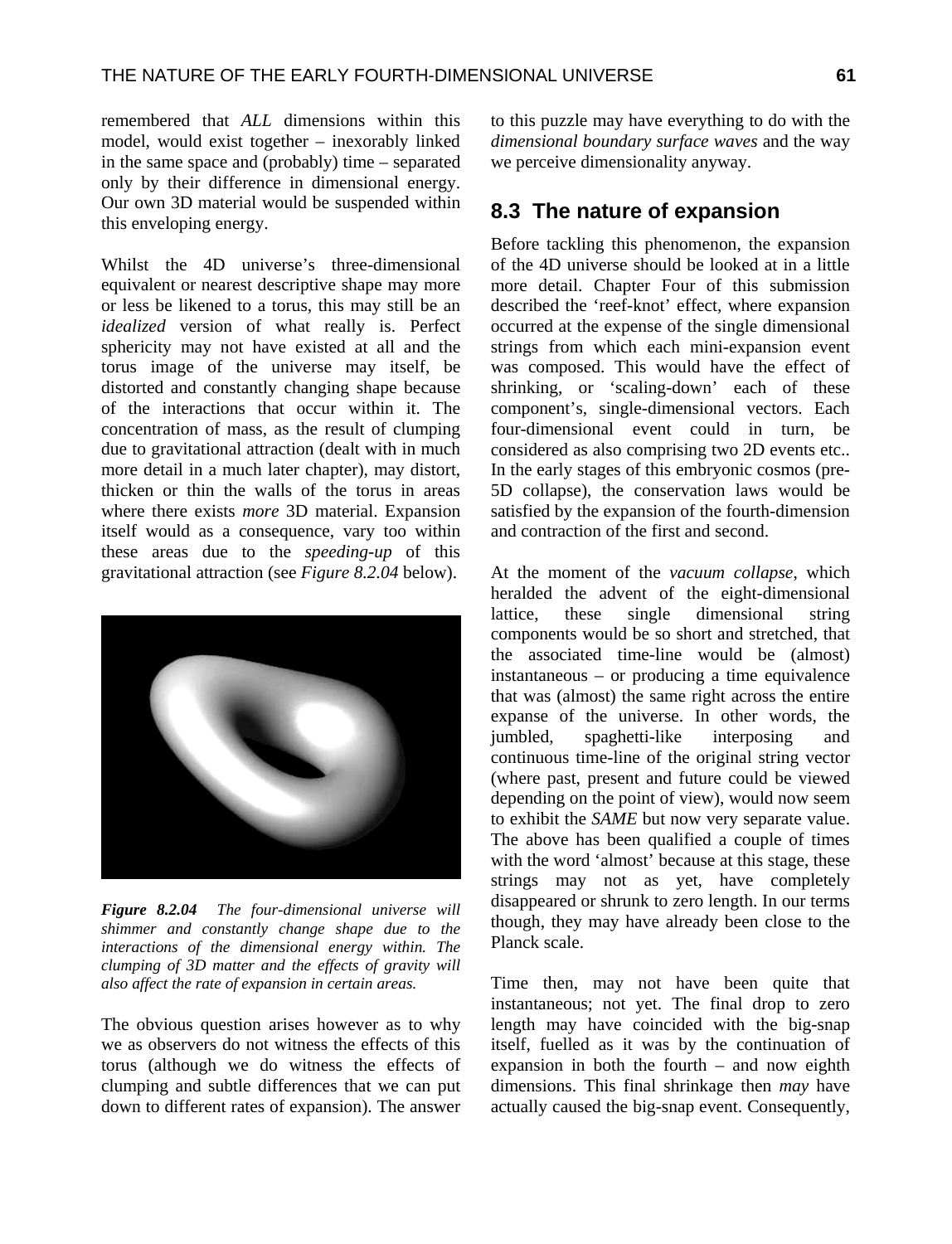the concept of time in one place would (almost) be in step with that of any other. This may be difficult to visualise effectively, so I will try to elaborate a little more.

The original ball of string that formed the initial, single-dimensional phase of the cosmos would comprise a series of condensed out time lines that theoretically, could be travelled in either direction; towards the future, or towards the past. Although completely impossible in our terms, any hypothetical observer (for this exercise), would be able to travel forward in time in the normal way, observing processes of cause and effect from his present to his future as we do. He would also however, have the ability of being able to turn round (empirically speaking) and travel from present to past, viewing effect and cause (in that order). The big-snap changed all this and what remained of the stretched out single-dimensional strings, *separated* completely as far as the boundary chords are concerned. Their time-line effectively re-set itself to zero and this would endow each *IDBC* or whole surviving teddy with what can be called its own *time independence*.

Not so for the enveloping and supporting fourth dimension; his time-line would still correspond to that of the original ball of string *AND* still be continuous in nature. This could be defined as *displaced time independence* when compared to our own 3D existence and this would mean that expansion (and its time-line) had nothing to do whatsoever with our own three-dimensional concept of time. It is a completely separate entity. This would change slightly as the *IDBCs* and whole surviving teddies evolved in their new 3D environment. There would evolve a connection between them (or us) and the enveloping 4D expansion event, as dimensional boundary surface waves began to appear and propagate because of new physical processes that were to follow; but more about this phenomenon in a later chapter.

The description of dimensionality in this model was earlier likened to the concept of the 'set' and this was used as an attempt to keep track of the relationship between the first, second, fourth and eighth dimensions; together with what was called

the (original) 'null-universe' (or *null-set*). With the evolution of the third and fifth dimensions (resulting as they did from the break-up of the eighth), we are now presented with more or less a continuum from null-universe to fifth-dimension that can more readily be described by this concept of the set. We can therefore, simply represent the results of this evolutionary (dimensional) sequence of events by:

$$
\emptyset, \emptyset_1, \emptyset_2, \emptyset_3, \emptyset_4, \emptyset_5,
$$

where the latest event in the series:

$$
\emptyset_5
$$
, = {  $\emptyset$ , {  $\emptyset_1$  }, {  $\emptyset_2$  }, {  $\emptyset_3$  }, {  $\emptyset_4$  }, }

We should remember that  $\mathcal{O}_5$  is *contraction* and it is the contraction that is now being experienced by this new fifth dimensional level and would come into being at the exact moment of the *bigping* – also experienced by our own material of course, as it differentiated from out of the 8D lattice. The fifth-dimensional level itself would be a 'remnant' energy (that was left-over from this 3D differentiation) and this can now be expressed as:

$$
\frac{\{\boldsymbol{\Theta}_5\}}{E} = \{\boldsymbol{\Theta}, \{\boldsymbol{\Theta}_1\}, \{\boldsymbol{\Theta}_2\}, \{\boldsymbol{\Theta}_3\}, \{\boldsymbol{\Theta}_4\}, \} \times E
$$

which suggests that expansion will now be experienced by *ALL* of the sub-5D dimensional levels as a response to 5D contraction. We can also assume that the earlier shrinkage of the first and second dimensional levels ceased with the big-snap and subsequent big-ping, but because:

$$
\{\emptyset_4\}, = \{\emptyset, \{\emptyset_1\}, \{\emptyset_2\}, \{\emptyset_3\}\}\
$$

or the fact that the fourth-dimension in this description comprises *ALL* the lower dimensional levels that went before it; then:

$$
\frac{\{\emptyset_{5}\}}{E} = E \{\emptyset_{4}\},
$$

which now gives a relationship between fourdimensional expansion and newly evolved fifthdimensional contraction. This infers that 5D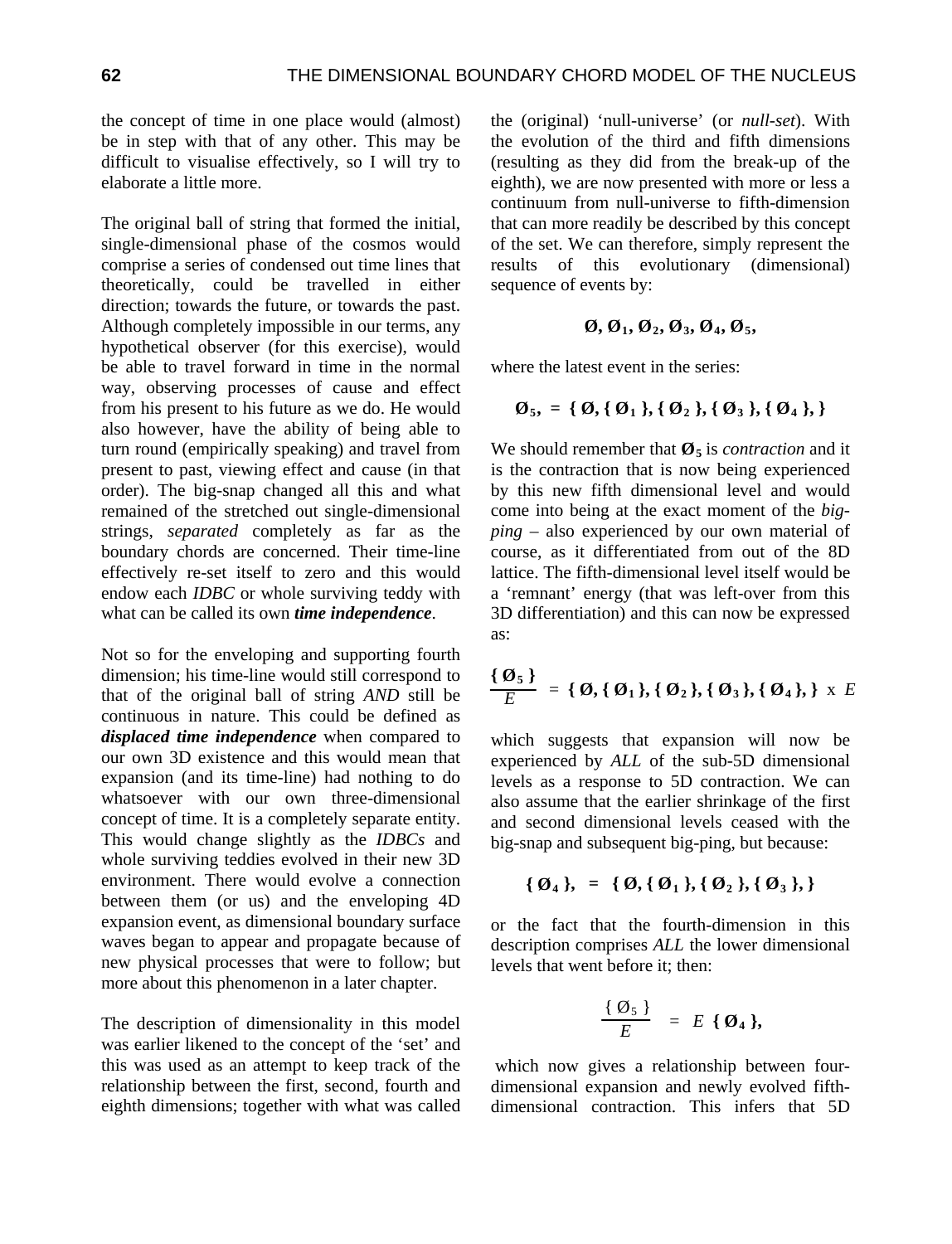contraction takes over as the *source* of 4D expansion from these lower-dimensional levels and this may have also coincided with a change in the rate of expansion itself.

## **8.4 CMB (the cosmic microwave background radiation)**

The observable universe appears both *homogeneous* (no preferred observing position) and *isotropic* (no difference in structure no matter which direction you look) and Edwin Hubble more or less settled the argument between *bigbang* (an expanding universe) and *steady-state* (a static one), with his paper on red shift<sup>2</sup> in 1929. It would take nearly another forty years before the 'big-bang theory' was widely accepted once and for all, when in 1965 Arno Penzias and Robert Wilson, two American radio astronomers<sup>3</sup>; claimed to have discovered a faint microwave emission that seemed to be emanating from every direction in space.



*Figure 8.4.01 The greater resolution of WMAP has given astronomers a much better tool with which to study the early history of the cosmos.* 

This was of course, soon to be known as the *cosmic microwave background radiation* or *CMB* 

for short and it appeared to be the ghost of an almighty cosmic explosion that occurred at some time in the distant past. This 'afterglow' was calculated to have a temperature of some three degrees Kelvin (these days refined to *2.728 ± 0.004 °K* by measurement made from *COBE* satellite data<sup>4</sup>). Extrapolating backwards in time, this very uniform 'remnant' signature suggests that the universe was a much hotter place in its past and this tends to reinforce the case for an initial 'big-bang' type of event.

More recent observations from the *WMAP* satellite<sup>5</sup> (Wilkinson Microwave Anisotropy Probe), have detected some rather intriguing fluctuations in this background radiation, mainly due to the fact that this later probe has been built with a resolution that is some thirty-times better than *COBE's*. This has obviously given us a much clearer picture than we have ever had before and consequently, a much better idea of what might have been going on during the early history of our universe (see *Figure 8.4.01* in the previous column).

The *WMAP* data seemed to indicate a definite 'lumpiness' to this background radiation, but we already knew that the universe wasn't a perfect example of uniform structure. Not only do the stars, gas and even dark matter congeal into galaxies, but these structures too, can be found in clusters or groups and even within long, almost filamentary shaped super groups. The *COBE*  satellite data was the first to confirm a very slight variation in the intensity of the *CMB*, but as can be seem from the comparison in *Figure 8.4.01* opposite, the *WMAP* data really makes it evident. This all seems to give us a glimpse of the evolving structure of the cosmos from a much earlier epoch and infers a clumping within its three-dimensional constituents that were no doubt in part, the result of gravity's influence (see *Figure 8.4.02* on the following page).

This too, may have contributed to a 'speeding-up' in the initial rate of expansion and this is allied to a debate that continues to rage to this day. Will this expansion continue forever, or will it come to an end? This has everything to do with what is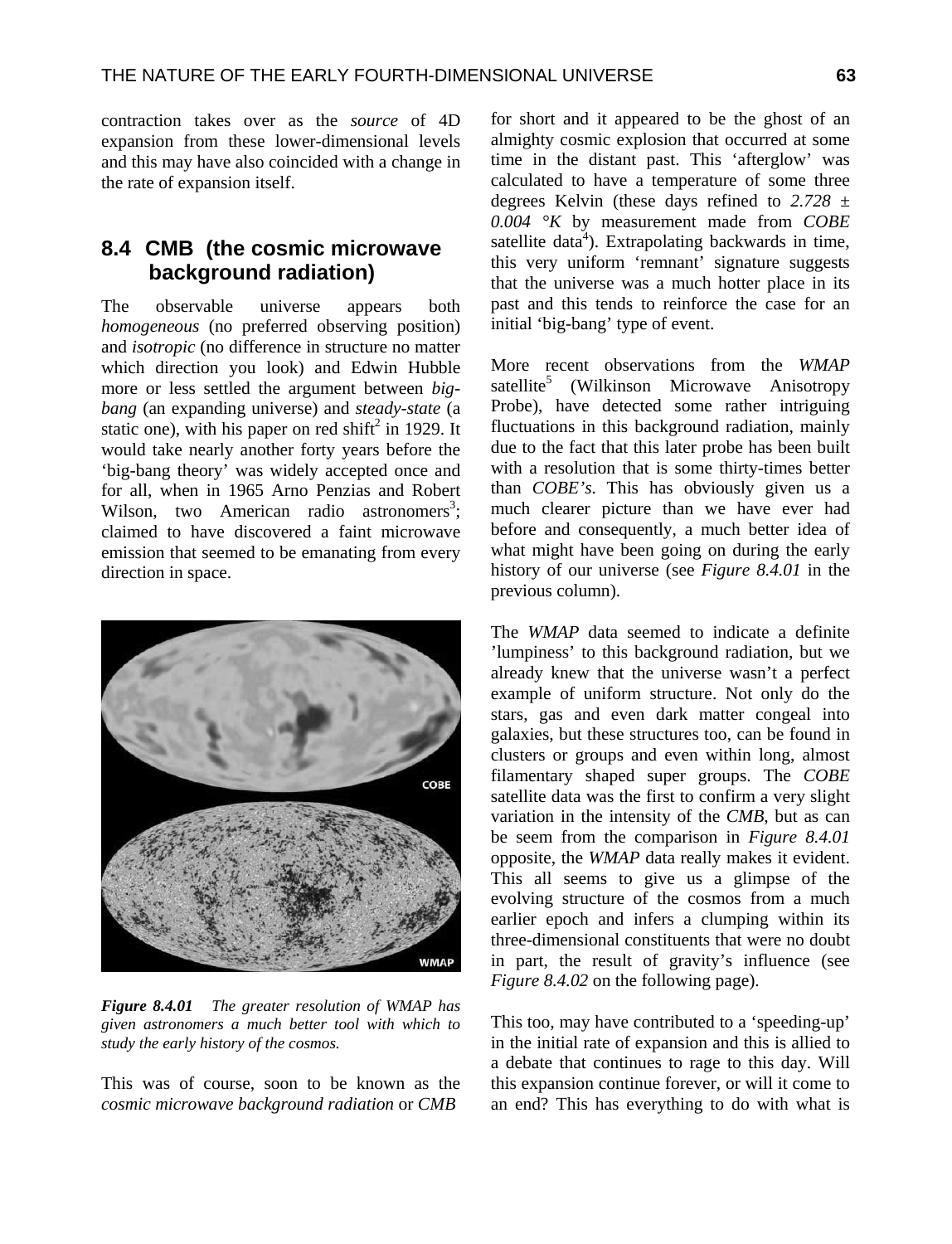known as the *critical density* and this can generally be defined as the density that sits between a universe with a total mass that is just enough to eventually bring expansion to an end and one that has just too little mass to stop it expanding.



*Figure 8.4.02 Groups and super-groups of galaxies may be due to the clumping of matter and dark matter and may contribute towards the slowing of expansion.* 

### **8.5 Initial cosmic densities**

The current *critical density* stands at *circa 1.06 x*   $10^{-29}$  g/cm<sup>3</sup> and this is equivalent on average, to about six hydrogen atoms per cubic metre of space<sup>6</sup>; in an observable universe that is believed to have a radius of some fourteen billion light years. If this *IS* the (current) average density of the observable universe now, then if expansion is to be believed, this density should have been much greater in the past.

From my attempts at illustrating a possible size for the pre-stretched and post stretched embryonic universe in the last chapter, the (assumed) *baryon number* can be used as a means of trying to estimate what this critical density may have been, not long after the *big-ping* itself. This could in turn, provide an indication as to what the cosmic radius should now be; by incorporating the currently accepted value of  $1.06 \times 10^{-29}$  g/cm<sup>3</sup> shown above. With a post-stretched lattice volume of *c.* **4.71** x 10<sup>56</sup> cm<sup>3</sup> and a baryon

number of **1.0 x 10<sup>80</sup>** from Chapter Seven, we simply need to call on the tetrakaidecahedral unit mass value; which from page 52, was calculated as  $1.687 \times 10^{-27}$  kg. This is for 'individual' teddies however and it should be remembered that they are all joined together in the eight-dimensional lattice and therefore 'share' boundary chords with neighbours. Looking again at *Figure 7.2.02* on page 47, the build-unit needs to be divided by two in order to glean a representative figure that will provide a realistic ratio for the number of resultant (whole surviving) teddy volumes and independent boundary chords that break free during the *big-snap*.

This provides what amounts to *thirteen* additional teddy volumes, or *two hundred and eighty-eight* independent boundary chords per whole surviving teddy. We also have a calculated mass for these *IDBCs*, so a total three-dimensional mass value for *ALL* the whole surviving teddies and the independent boundary chords at the moment of the big-ping, *should* be calculable. Looking at the whole surviving teddies first; this is simply the *tetrakaidecahedral mass unit* quoted above, multiplied by the believed current baryon number or basically:

$$
1.687 \times 10^{-27} \text{ kg} \times 1.0 \times 10^{80}
$$
  
= 1.68 x 10<sup>53</sup> kg.

Independent boundary chords on the other hand, have been given a mass that was equivalent to  $4.687 \times 10^{-29}$  kg (see again page 54) and there are two hundred and eighty eight times as many of these as there are *WSTs*. This will therefore amount to:

$$
4.687 \, x \, 10^{29} \, kg \quad x \quad (288 \, x \, 1.0 \, x \, 10^{80})
$$

or:

$$
4.687 \times 10^{29} \text{ kg} \times 2.88 \times 10^{82}
$$
  
= 1.34 x 10<sup>54</sup> kg

and when added together, these figures should give us a total mass for all the three-dimensional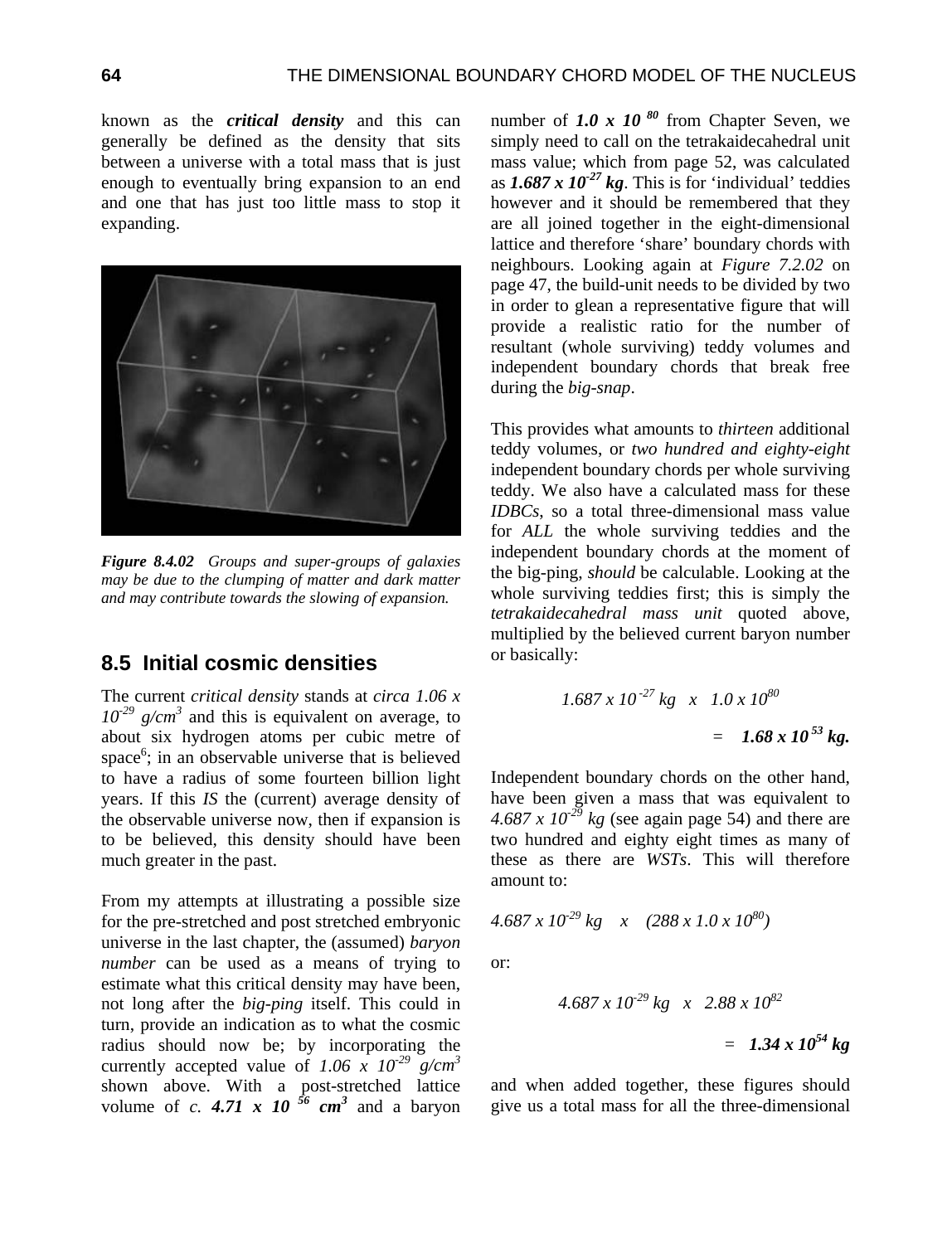material that in this model, appeared into the supporting structure of four-dimensional space at the moment of the big-ping - during this first, three-dimensional phase of the universe.

As density *(P)* has the relationship:

$$
P = \frac{Nm}{V} \quad \text{then,}
$$

$$
\frac{(1.68 \times 10^{53} \text{ kg}) + (1.34 \times 10^{54} \text{ kg})}{4.71 \times 10^{56}}
$$

$$
= 0.003 kg/cm^3
$$

Therefore, not long after this model's big-ping, our three-dimensional material would be suspended within a four-dimensional expansive universe that in this exercise, would have achieved a volume roughly equivalent to *4.71 x*  10<sup>56</sup> cm<sup>3</sup> and consequently, its average density could be said to equate to something like *3.0*  grams per cm<sup>3</sup> or approximately three times the density of water.

This is an enormous figure when one considers the current value quoted on page 64 and returning to the *critical density*, it should now be possible to work backwards with these results to see what kind of volume the current critical density and estimated mass can give us. Therefore, from the expression above:

$$
V = \frac{Nm}{P}
$$

and as the current critical density *(P)* is *circa 1.06 x 10<sup>-29</sup> g/cm<sup>3</sup>* and the overall mass *c.* 1.50 *x 10*<sup>57</sup> grams (which should have more or less remained the same); we can calculate a current volume thus:

$$
\frac{1.50 \times 10^{57}}{1.06 \times 10^{-29}} = 1.41 \times 10^{86} \text{ cm}^3.
$$

Therefore, using a known (estimated) *current density* and an estimated overall mass derived from a *baryon number* of *10 80*, this model's universe would have expanded to an incredible radius of *34 billion light years*.

This is something like twice the currently accepted estimate for the radius of our (known) universe and will no doubt be considered as highly speculative on the grounds that both the baryon number and the quoted densities are themselves far from certain at this stage. There is also the problem with communication and this needs to be explored in a touch more detail.

#### **8.6 The horizon problem**

It was hinted at on page 63, that observations of the cosmic microwave background *(CMB)* using *COBE* and *WMAP*, have shown the universe to be both homogeneous and isotropic and thus quite surprisingly 'smooth' in all directions<sup>6</sup>. As the *CMB* is the cooled, ghostly remains of the radiation density believed to date back to a radiation-dominated phase of the big-bang itself, the observed variation in its temperature range right across the sky are actually very small. It is believed that such radiation can only be as uniform as this, if the photons have been mixed up in a process known as *thermalisation*, which occurs during particle collisions. This does seem to cause one or two problems for the conventional big-bang model because such particle collisions would not be able to move information around faster than the speed of light. Even in a universe with a radius of only some fourteen or fifteen billion or so light years, photons moving at the speed of light would not be able to get from one side of the universe to the other in time to account for this observed isotropy in the cosmic microwave background radiation. The distance a photon can travel as the universe expands is known as its *horizon size* and this is believed to be too small to account for the isotropy witnesses in the *CMB* and would therefore, not seem to have been able to evolve naturally by the afore mentioned process of *thermalisation*.

This has become known as the *horizon problem* and would be even more of a headache in a universe with over *twice* the currently accepted radius. There could however, be quite a simple and straightforward solution to this problem, although it involves a subject that has caused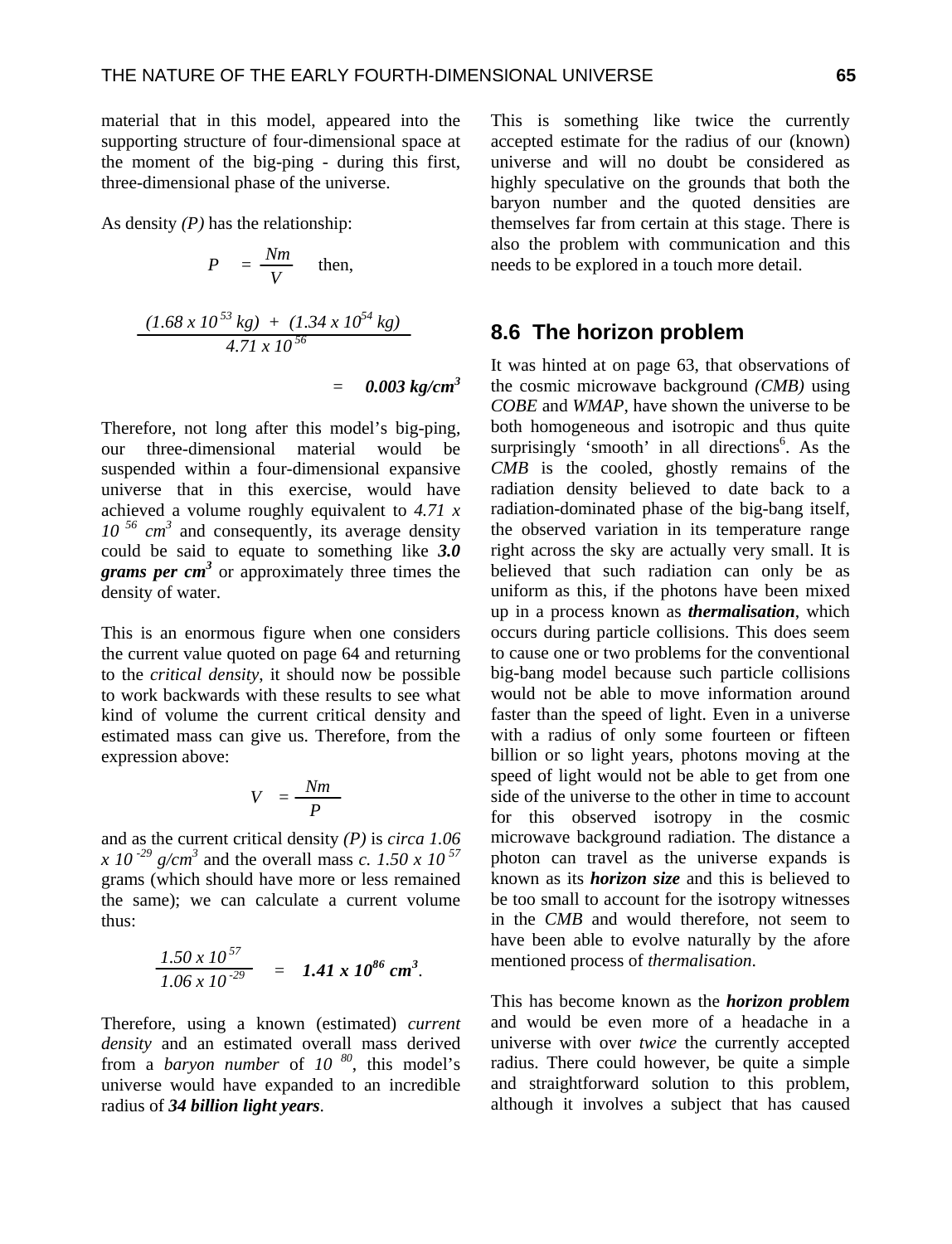considerable debate over the last decade or so. It concerns the *constancy* of the speed of light.

Since the late nineteen-seventies at least, there have been dozens of published papers all asking the same question. "Is the speed of light really a universal constant?"; (Trottskii<sup>7</sup> 1987; universal constant?";  $(Trottskii^7$  1987; Montgomery<sup>8</sup> 1990; Moffat<sup>9</sup> 1999; Albrecht & Magueijo<sup>10</sup> 1998; to name but a few). This often enters the realm of the 'creationist' and 'evolutionist', who are not usually regarded as 'main-stream' in their approach and are thus treated with a certain amount of caution. This is not a bad thing of course, because all new ideas should be open to criticism, but the concept of a changing speed of light over time – especially within an expanding medium, is an interesting one. If boundaries are added to this equation, a difference in (apparent) light speed as the result of a differing product of expansion becomes a logical conclusion. I will try to explain what I mean.



*Figure 8.6.01 The distance between two adjacent points will increase due to expansion. If this separation on sphere 'A' is one, it will be seven on sphere 'B'.* 

Imagine the familiar analogy often used to represent the expanding universe; a balloon. Any two points on its surface will move further apart as the balloon inflates (see *Figure 8.6.01* above). If we have a well-trained money spider who walks at a constant speed from one felt-tip point on the balloon's surface to another, we can let him represent the speed of light as a universal constant – and this itself, doesn't have to change. We also need to imagine the surface of our balloon as a *BOUNDARY* surface for in this model, light (as a *dimensional boundary surface wave*) will propagate *AT* this boundary; between third and fourth dimensional energy levels.

The two felt-tip points on sphere or balloon 'A' in the illustration can be given the value of *1.0* in this exercise and its radius will equate to approximately *2.3*. If our trained money spider is made to walk at constant speed from one point to the other, we can say that it will take our pet exactly 1.0 *unit of time* to get there. Sphere 'A' is then inflated to the size of sphere 'B' and as it expands to attain a radius of approximately *4.7 times* that of the original, the felt-tip points will move further away from each other as a consequence. Their separation now becomes approximately *7.2 times* greater than before and this means that our spider will (at the same constant speed), take *7.2 units of time* to cross the distance between these same, two points. Our spider hasn't slowed down his pace; the distance he has to travel has increased.

This example is of course, on a very small scale and the expansion of our sphere or balloon has only involved an increase in radius amounting to a factor of just under five. The separation between our two felt-tip points has however, already increased by more than seven-fold. Within current convention, if 'Spiddy' had his own built-in speedometer, he would see no difference in his velocity while travelling across the surfaces of either sphere 'A' or sphere 'B'. This is all very well, but if we take the 'real' universe into consideration there appears to be a flaw in this logic, because the separation between any two points always seems to *out-pace* the rate of radial expansion.

We are playing with three-dimensional geometry however and the 'real' universe doesn't really work like this because of its extra-dimensional components. As felt-tip points on the surface of a hypothetical balloon universe ourselves, we do not experience this radial movement which in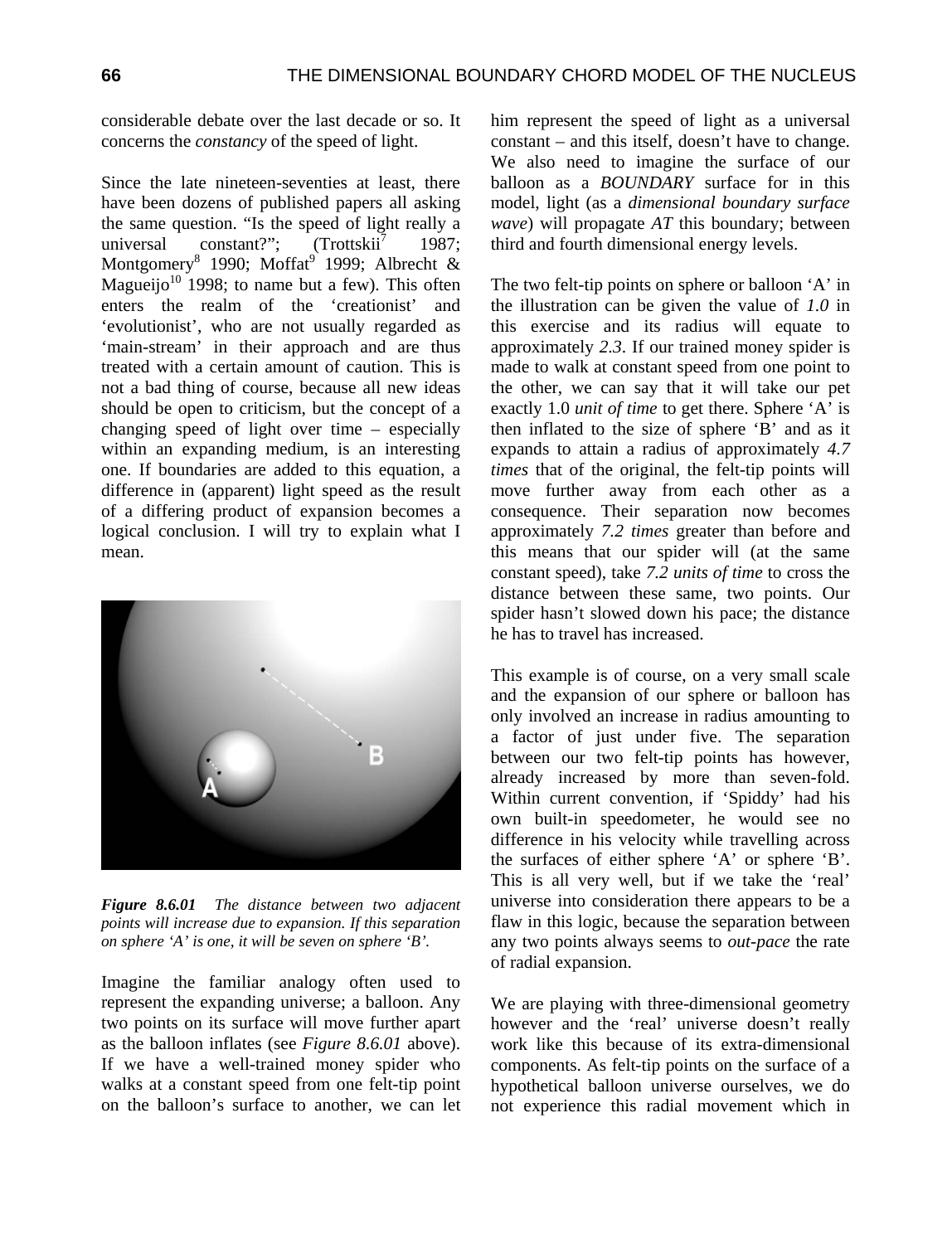turn, creates the above example's increase in separation between any two points. Any boundary behaves as though it is two-dimensional in nature and the surface of our balloon is no different to this *IF* it too, is considered as the boundary between two very different energy levels. In this regard, the wave properties of light (and the rest of the electro-magnetic spectrum for that matter) will always be seen to travel at the same velocity across this boundary (in the proverbial vacuum) but, the hypothetical separation between any two points will increase because of continued expansion. This will be a purely fourthdimensional phenomenon as this is the expansion of the universe itself. Our analogy of an increase in separation between any two points will in fourdimensional terms, relate to a *DECREASE* in this expansional phenomenon at the 3D/4D boundary; more expansion in a small, young environment, but *decreasing* with age.

This would have profound consequences on our *horizon problem*; in fact, the horizon problem completely disappears because light in this early, embryonic universe would have had much *less* (boundary) distance to traverse and would have therefore got to where it was going in a much shorter period of time. Its wave velocity in our terms would indeed appear to have slowed, but it is the boundary conditions that have really changed. Over time, one would therefore expect a change in the constancy of the speed of light, but this is simply illusional.

We also have to take into account the duality of light and its associated particulate nature and we shall continue this discussion within a later chapter. For now, these changes in the boundary conditions can allow for the possibility of a much larger universe and one that may indeed have attained a radius of some thirty-four billion light years. Its isotropy would be the result of early communication within a medium where light appeared to travel much faster due to the effects of four-dimensional expansion.

Returning to the ways in which we try to define the universe in the first place, another possible method of looking at the dimensional relationships within this model may be to borrow the concept of 'fibre-bundles'<sup>11</sup>. These have been used by theorists in the past, as a way of defining or describing the need for 'additional' spatial dimensions other than those with which we are more usually accustomed. The problem at the moment, is *HOW* to adequately picture this dimensional hierarchy in terms of a more conventional approach and there is the added headache of the original first and second dimensional levels, that must be allowed to 'shrink' due to conservation, as the fourth begins its scalar expansion in the opposite direction. There is also the added dilemma as to how the contractive fifth dimension should be handled as far as its value and functions go.

# **8.7 Illustrating dimensionality**

It is of course still 'early days' in this model's evolution and this is an attempt to basically illustrate to others, just how these dimensional energy levels may best be shown to fit (naturally) together.



*Figure 8.7.01 The dimensional relationship within this model may perhaps be likened to 'fibre-bundles', where each currently remaining dimensional level is represented by an appropriate 'fibre' (shown as a series of V's in the illustration).* 

The modified 'fibre-bundle' used here, should be regarded as merely a *further* layer within this illustration – and has been included in order to try and present a somewhat clearer picture of the relationship that exists within this model's multi-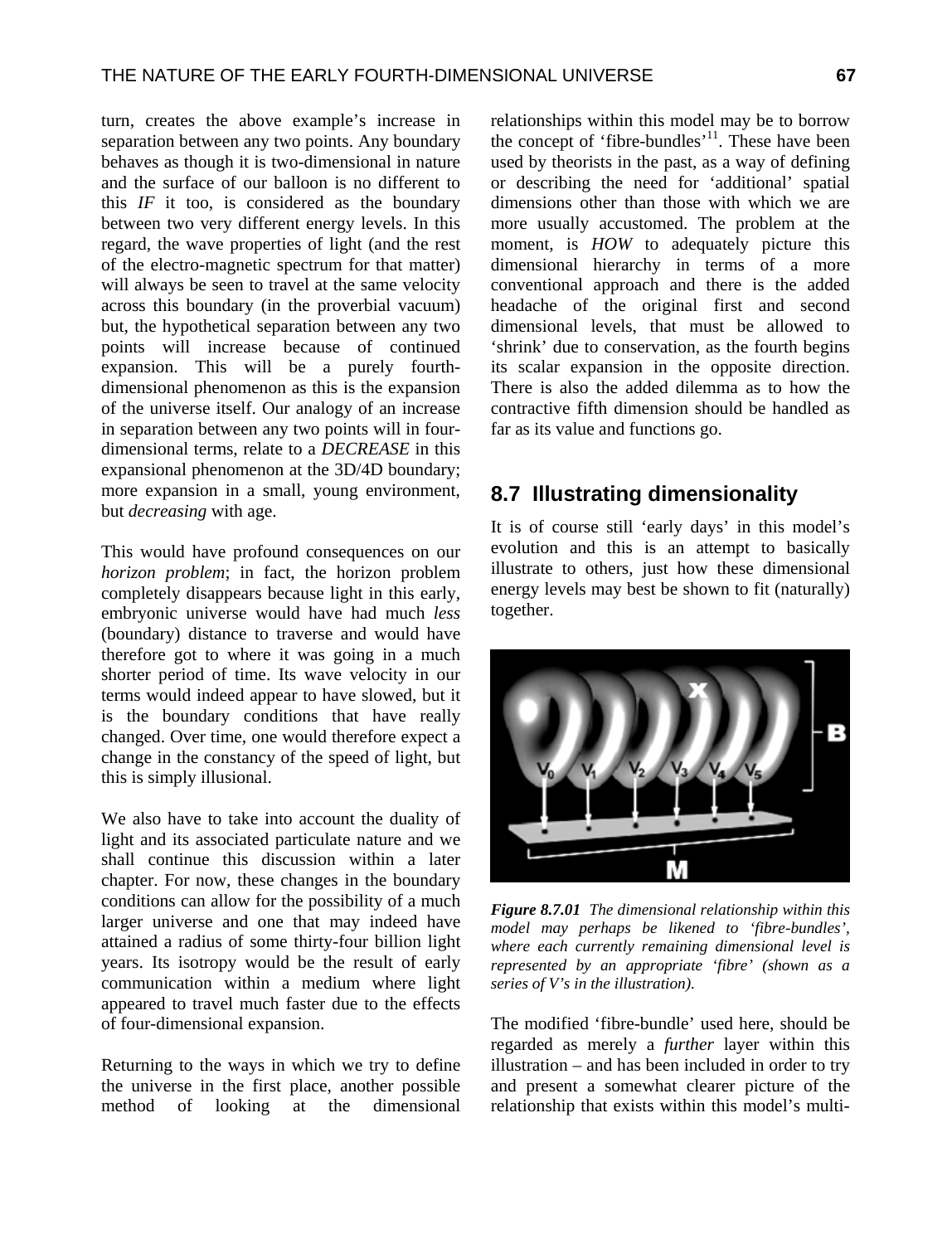dimensional view of the universe. This illustration has been included as *Figure 8.7.01* on the previous page. This fibre-bundle is marked 'B' in the figure and can be defined in terms of two manifolds; namely the 'baseline' marked 'M' and each of the fibres  $(V_0, V_1$  etc.), which together, make up manifold 'B'. Manifold 'M' represents the relationship *'space-time'* - which unusually for this model must therefore specifically involve an *observer*. The projection from each fibre (marked by an arrow), represents the collapse of each of these fibres  $(V_0, V_1$  etc.) down to a single point.

The 'X' marks our own position within the sequence of manifold 'B' and in this context,

$$
V_0 = \emptyset
$$
;  $V_1 = {\emptyset_1}$ ;  $V_2 = {\emptyset_2} \dots$ 

but the bundles *do not* represent relative (evolved) sizes, only their relative positions at any particular moment in space-time. No matter how one extends manifold 'M', the 'now' points of each or any fibre, will always run parallel to each other and each will be just a moment ahead or behind a neighbour in time. They can never meet or coincide at the *SAME* point in either space or time and each particular fibre remains hidden from every other (which also has similar consequences for an observer) and this is what was meant by *displaced time independence* on page 62. These are still merely two or three dimensions concepts, attempting to describe a complex multi-dimensional universe in nonmathematical terms and the above are simple examples of illustration. What the 'torus' model infers however, is that observation itself may be slightly misleading. The last point that this chapter would argue is that the behaviour of the waves through this four-dimensional environment (which *doesn't* specifically include time in this context); are primarily the tools of the observer's trade.

We have not as yet, seen any indication of a *limit* to the observable universe, even though our instruments have increased in sensitivity many times over the years. If we can also believe my stab at the universe's present radius, then it would

be a great deal larger than we originally thought anyway. We have observed 'unusual' phenomena close to the limit of these instruments' capabilities that because of distance and the speed of light, may lead us to conclude that we are witnessing events that occurred at some earlier evolutionary stage in cosmic history. We should be careful at jumping to conclusions however, because as inferred within the last couple of pages, wave propagation and expansion may not make easy bedfellows. Whilst we are completely comfortable with the 'speed of light' at relatively close ranges (i.e. within our own galaxy or local group); expansion (and therefore red-shift) may itself be a little misleading. The measurement of distance is pretty straight forward, but its association with time may not be quite so because we must take into account expansion *AND* the possibility of *differing* rates of expansion over time. A hot, young, relatively small embryonic universe may be expanding at a proportionally greater rate than an older, larger, cooler one and it has already been discussed that relative distance between two identical points will be seen to be greater in an older universe than in a younger one.

### **8.8 Expansion, distance & shape**

Referring back to *Figure 8.2.01* on page 59; the points of the white arrows that label the diameter of this embryonic universe as *'circa* ten+ light years across' obviously infer that light will take '*circa* ten+ years' to travel from one point to the other. An observer at one point will see the light that left the other point ten+ years in the past. As expansion takes hold, one could theoretically choose an *EXACT* moment in time when the separation between these two points becomes twenty+ light years; but something a little unsettling is going on. It should now logically take a full twenty+ years for the light from point A (from this exact moment in time) to reach the observer at point B, but because of expansion and this observer's own measurement of the associated red-shift *(Doppler Effect)*, he already knows that point A is twenty+ light years away. The light reaching his eye (now) has not however, taken 'twenty+' light years to reach him, but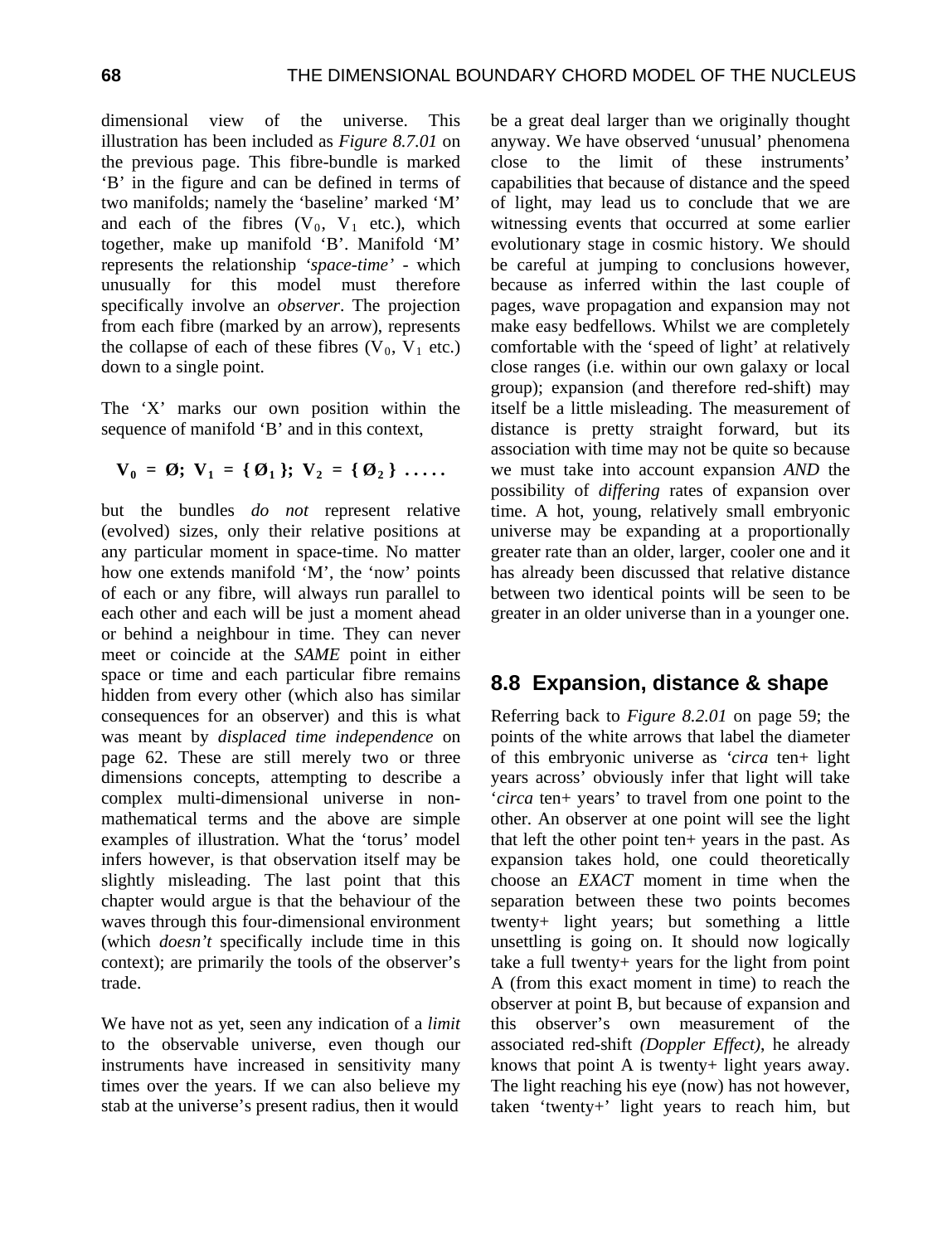instead - would have left point A at some time *BETWEEN* ten+ and twenty+ years beforehand. He can state quite confidently that he is correct with his calculation of distance but, because the change in red-shift (due to expansion) appears instantaneous, his estimation of the age of his image of point A, with reference to its apparent distance - is a little suspect.

We are used to saying "the light from that galaxy has take 'x' amount of years to reach us", when we should be saying "the light from that galaxy *WILL* take just over 'x' amount of years to reach us". Relative age would in reality, seem to be somewhat out of step with relative distance and this can again be illustrated by our examination of our balloon analogy shown within *Figure 8.6.01* on page 66.



*Figure 8.8.01 To an observer looking at a distant object (and consequently looking back in time), the universe may appear to be trumpet, horn or cone shaped instead of the simple torus described earlier.* 

This also raises the issue of what we perceive the 'shape' of the universe to be, as we peer backwards in time over greater and greater distances. There is no doubt that the further away we look, the further into the past we delve and in this context, the torus model may actually be more akin to a trumpet, cone - or what is also known as *Gabriel's Horn*12 (see *Figure 8.8.01* above). It may not be that surprising that a (hypothetical) limit to the extent of the observable

universe is dimensional in nature. The internal volume of the three-dimensional torus or doughnut (or indeed cone or trumpet), does not in itself, play a part in this description of the 4D universe. Whilst one could theoretically speed around the inside in a never ending circle, passing 'go' many, many times, it is the *surface geometry* that defines just what the nature of 4D expansion actually is.

It is the *EXTERNAL* surface of this extended torus that defines expansive 4D space; whilst the *INSIDE* surface can be thought of as being the contractive fifth-dimension. Both surfaces (in three-dimensional terms), actually appear twodimensional to us and, just like a boundary between two dissimilarly dense rock strata, *dimensional boundary surface waves* may be forced to propagate in a seemingly twodimensionally way. In other words, as a dimensional boundary surface wave is produced, it will propagate radially outwards across the external surface of the torus like a ripple *AND* across that of the internal surface if its energy is high enough. Both surfaces will be seen to be 'infinite' in that they are not marked by any physical boundaries and without the natural process of attenuation, a dim-wave could be expected to ultimately return to its starting point at least once during its lifetime. Attenuation of course, either prevents this from happening – or the dim-wave becomes so weak as to make the detection of its return almost impossible.

What of the world that lies within the volume of the torus itself? Well, this is a three-dimensional trap and it should be remembered that the torus, horn or cone – or indeed the original picture of the inflating balloon – are all analogies which allow us to more easily picture higher dimensional concepts. It is the *behaviour* of the geometry and not the geometry itself that is relevant here. The fabric of 'space' itself is likened to the surface of an expanding balloon that we most usually picture as spherical. We can of course, get all kinds of other balloon shapes, like the long sausage types you make balloon poodles and reindeer from – and not forgetting the kids' rubber rings and swimming arm-bands,